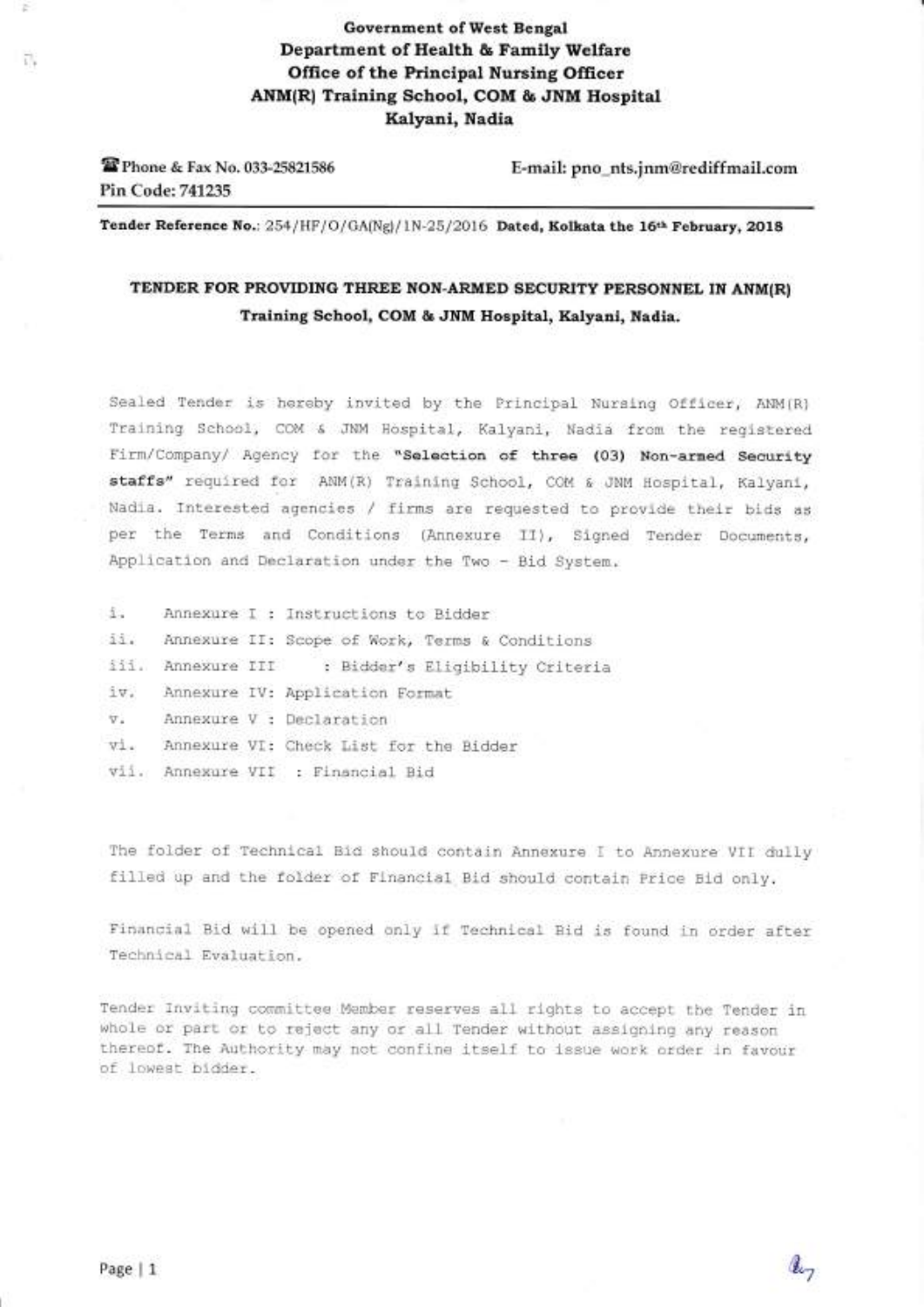| Sl. No. | Description                                                                                                     | Date (s)             |  |
|---------|-----------------------------------------------------------------------------------------------------------------|----------------------|--|
| 01      | Date of distribution of N.I.T. Documents (Offline) from this<br>end.                                            | 17.12.2020 at 10 am  |  |
| 02      | Documents download from website / Offline sell start date                                                       | 17.12.2020 at 10 am  |  |
| 03      | Date of Pre Bid Meeting                                                                                         | 28.12.2020 at 11AM   |  |
|         | Pre Bid Meeting Place: the office chamber of the Medical superintendent, COM & JNM<br>Hospital, Kalvani, Nadia. |                      |  |
| 04      | Bid submission starting (Offline)                                                                               | 04.01.2021 at 10 am  |  |
| 05      | Bid submission closing (Offline)                                                                                | 05.02.2021 at 4pm    |  |
| 06      | Bid Opening (Bid A - Technical Bid)                                                                             | 09.02.2021 at 12noon |  |
|         |                                                                                                                 |                      |  |

I gir

 $\bar{a}$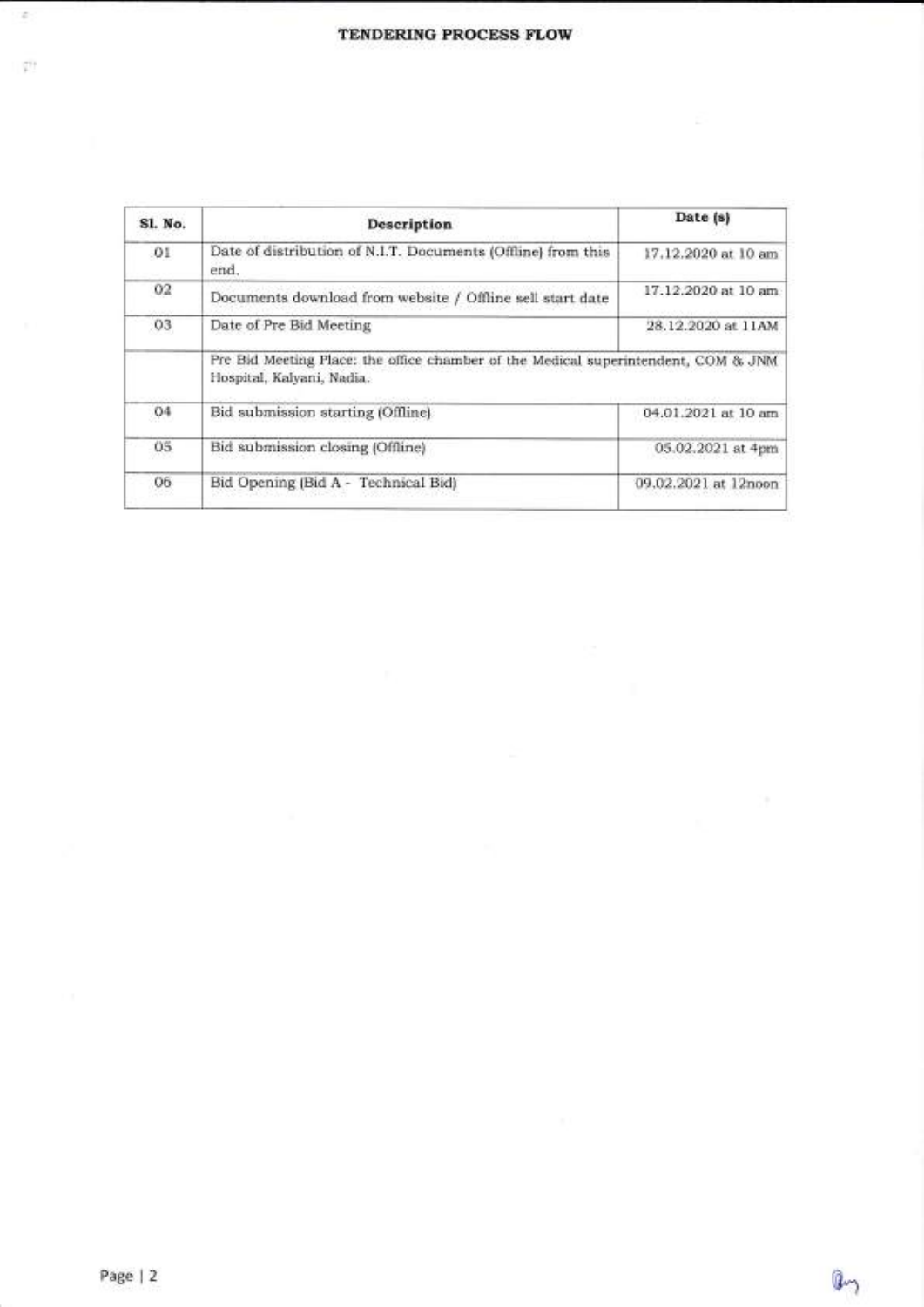### TENDERING PROCESS FLOW

| Availability of<br>Tender form                                                                                                                                                                                                                                                                                                                                                                                                                                                                                                                                                                                                                                          | > Tender form including General Terms & Conditions<br>will be available from Office of the Principal<br>Nursing Officer, ANM(R) Training School, COM & JNM<br>Hospital, Kalyani, Nadia or download from the<br>official website i.e. www.comjnmh.ac.in from<br>17/12/2020 to 24/12/2020 Between 10am to 4pm<br>except Saturday, Sunday & Government Holidays.                                                                                                                                                                                                                                                                                        |  |  |  |
|-------------------------------------------------------------------------------------------------------------------------------------------------------------------------------------------------------------------------------------------------------------------------------------------------------------------------------------------------------------------------------------------------------------------------------------------------------------------------------------------------------------------------------------------------------------------------------------------------------------------------------------------------------------------------|------------------------------------------------------------------------------------------------------------------------------------------------------------------------------------------------------------------------------------------------------------------------------------------------------------------------------------------------------------------------------------------------------------------------------------------------------------------------------------------------------------------------------------------------------------------------------------------------------------------------------------------------------|--|--|--|
| Language of<br>Tender                                                                                                                                                                                                                                                                                                                                                                                                                                                                                                                                                                                                                                                   | The Tender shall be submitted in prescribed form<br>⋗<br>in English. All papers & correspondences in<br>connection with the bidders shall be in English.                                                                                                                                                                                                                                                                                                                                                                                                                                                                                             |  |  |  |
| Address of<br>Tender                                                                                                                                                                                                                                                                                                                                                                                                                                                                                                                                                                                                                                                    | Tender should be addressed to the Officer of the<br>Principal Nursing Officer, ANM(R) Training School,<br>COM & JNM Hospital, Kalyani, Nadia.                                                                                                                                                                                                                                                                                                                                                                                                                                                                                                        |  |  |  |
| Submission of<br>Tender                                                                                                                                                                                                                                                                                                                                                                                                                                                                                                                                                                                                                                                 | The intending bidders should submit Tender as<br>⋗<br>follows:<br>1) Envelope A: separate "Technical Bid" in a<br>sealed envelope containing all required documents.<br>All submitted documents should be serially<br>numbered.<br>2) Envelope B: separate "Financial Bid" in sealed<br>envelope containing the rate quoted.<br>3) Envelope: Outer sealed cover superscripted "<br>Tender for Selection of three (03) Security<br>staffs, Tender Notice No.266/ANM/(R)<br>TC/JNMH/KLY/NDA & Date.15/12/2020" in bold letters<br>with SUBSCRIPT. The name, full address & phone no.<br>of the bidder must be written on the cover in bold<br>letters. |  |  |  |
| Date of<br>submission of<br>Tender                                                                                                                                                                                                                                                                                                                                                                                                                                                                                                                                                                                                                                      | > Tender must be submitted in the Dropping Box at<br>the Officer of the Principal Nursing Officer,<br>ANM(R) Training School, COM & JNM Hospital,<br>Kalyani, Nadia or may be sent through the Speed<br>Post/Registered Post/Courier Service from<br>04/01/2020 to 05/02/2020 between 10am to 4am in<br>all working days (except Saturday, Sunday & Govt.<br>holidays)                                                                                                                                                                                                                                                                               |  |  |  |
| Opening of<br>Tender                                                                                                                                                                                                                                                                                                                                                                                                                                                                                                                                                                                                                                                    | Tender will be opened on 09/02/2020 at 12noon in<br>the Officer of the Principal Nursing Officer,<br>ANM(R) Training School, COM & JNM Hospital,<br>Kalyani, Nadia in presence of Tender Inviting<br>Committee.<br>> If for any administrative reason the date of the<br>opening of the Tender be a declared holiday, the<br>Tender will be opended on the next working day at<br>the same time & place.                                                                                                                                                                                                                                             |  |  |  |
| <b>Evaluation</b> of<br>Tender                                                                                                                                                                                                                                                                                                                                                                                                                                                                                                                                                                                                                                          | Evaluation of the bidders will be done on the basis of lowest rate<br>⋗<br>Managerial fee.                                                                                                                                                                                                                                                                                                                                                                                                                                                                                                                                                           |  |  |  |
| Earnest money amounting to Rs. 5,000 (Rupees Ten thousand) only in<br>⋗<br>the shape of Demand Draft of any nationalized Commercial Bank in<br>India, in favor of Inservice Training School.<br>The bidder shall give EMD in the envelop B.<br>r.<br>Earnest<br>The Earnest money will be refunded to the non-qualified bidders in<br>Money(EMD)/Bid<br>respect of technical bid against the prayer of the bidder. No interest<br><b>Security Deposit</b><br>will be offered on the Earnest Money.<br>Successful bidder's earnest money will be returned to them without<br>⋗<br>any interest after receipt of security deposit Rs. 20,000 (Rupees<br>Twenty Thousand). |                                                                                                                                                                                                                                                                                                                                                                                                                                                                                                                                                                                                                                                      |  |  |  |

ä,

-3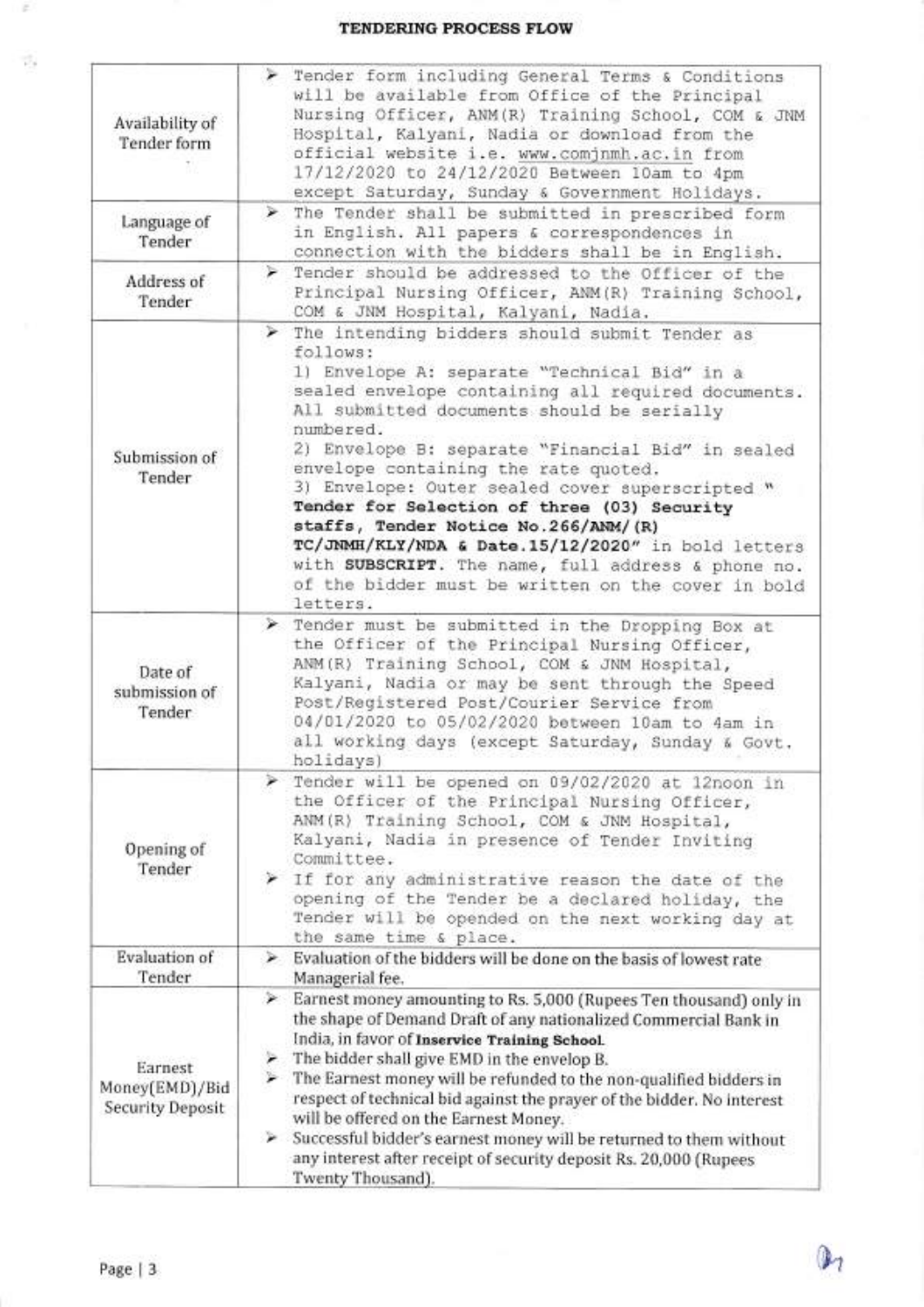#### ANNEXURE - I

A

#### INSTRUCTIONS TO BIDDERS

- 1. Sealed Tender is hereby invited by the Principal Nursing Officer, ANM(R) Training School, COM & JNM Hospital, Kalyani, Nadia from the registered Firm,/Company,/ Agency for the "selection of three (03) Non-armed Security staffs" required for ANM (R) Trainlng School, COM & JNM Hospital, Kalyani, Nadia.
- 2. Tender to be submitted as per the tender documents to be downloaded from the College of Medicine & J.N.M. Hospital, Kalyani, Nadia web portal (https://cominmh.ac.in) or can be collected lrom the Office of the Principal Nursing Officer, NTS, JNM Hospital, Kalyani, Nadia on weekdays within 1O am to 4 pm (except Saturday, Sunday & Govt. Holiday).
- 3. The tender shall be in two parts viz.
	- i) Technical Bid
	- ii) Financial Bid

Technical Bid - The intending bidders must read the terms and conditions carefully and should submit the technical bid in an Envelope (A) superscripting as Technical Bid. The envelope of Technical bid should contain Photostat copies of the documents duly attested by the bidder, as specified in the Check List (Annexure - VI).

Financial Bid - The bidders are required to fill and submit the Financial Bid in a separate envelope (B) superscript as "Financial Bid". Any bidder failing to do so will automatically be disqualified and the tender of that bidder will be rejected outright.

i. The Bid A & B should be kept in a single envelope for submission.

#### 4. Price

- . The Farticipating Bidder is required to quote its Service Charge for Deploymeat of such Security Personnel on Per Person Per Month basis in INR (Indian Rupees) ia figure and words as Item rate in BOQ (Price Bid).
- r The authority of ANM(R) Training School, COM & JNM Hospital, Kalyani, Nadia will pay for the wages of the Security Personnel at the rates of Minimum Wages notified by the Office of the Labour Commissioner, Government of West Bengal from time to time and reimburse for employer's contribution of EPF, ESIC & Bonus at the applicable rates as per the prevailing Rules. No extra charges will be allowed by the authority of ANM(R) Training School, COM & JNM Hospital, Kalyani, Nadia for any materials to be used by the agency for the security job, uniform of the workers and other direct / indirect expenses.
- o Prices quoted in the bid must be lirm and final and shall not be subject to any upward modification, on any account whatsoever.
- . The Tender Inviting Committee reserves the right to negotiate better rates from the final agency.
- o Prices in any form or by any reason before opening the Commercial Bid should not be revealed, failing which the offer shall be liable to be rejected.

#### 5. Fraud and Corruption:

- . The Tender Committee Member requires that bidders to observe the highest standard ol ethics during the procurement and execution of such contracts. In pursuit of this policy, following the defined:
- . "Corrupt practice" means the offering, giving, receiving, or soliciting, directly or indirectly, or anything of value to influence the action of a public official in the procurement process or in contract execution.
- . "Fraudulent practice" means a misrepresentation or omission of facts in order to influence <sup>a</sup> procurement process or the execution of a contract.
- . "Collusive practice" means a scheme or arrangement between two or more bidders, with or without the knowledge of the authority ol ANM(R) Training School, COM & JNM Hospital, Kalyani, Nadia, designed to establish bid prices at artificial, noncompetitive leve1s; and
- . "Coercive practice" means harming or threatening to harm, directly or indirectly, persons or their property to inlluence their participation in the procurement process or affect the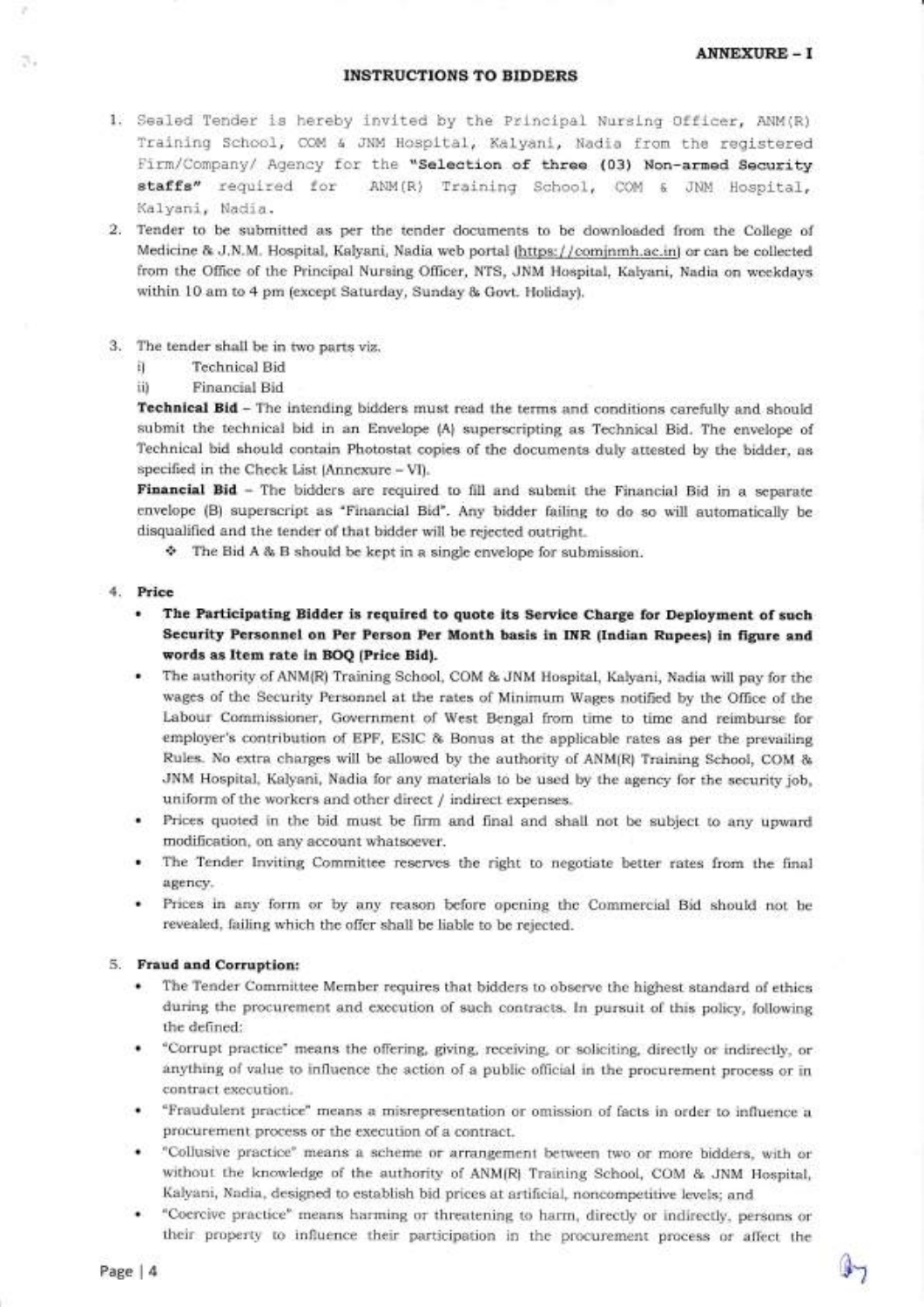#### 6. Bidder Qualification

\* The "Bidder" as used in the tender documents shall mean the one who has signed the "Tender" Form'. Where an individual person hold a digital certificate in his / her own name duly issued to him / her against the company or the firm of which he / she happens to be a director or partner, such individual person shall, while submitting any tender for an on behalf of such company or Iirm, invariably upload a copy of registered power of attorney showing clear authorization in his / her favor, by the rest of the directors of such company or the partner of such firm, to upload such tender. The power of attorney shall have to be registered in accordance with the provision of the Registration Act 1908.

#### 7. Sub - Contract

Sub - Contract is not allowed.

#### 8. Contacting the Tender Committee Member

No bidder shall contact the Tender Inviting Committee Member on any matter relating to its bid, from the time of the bid opening to the time the contract is awarded. Any effort by a Bidder to influence the bid evaluation, bid comparison or contract award decisions may result in the rejection of the bidder's bid.

#### 9. Opening of Technical Bids by the Tender Committee Member

- o The Tender Inviting Committee Member will open the Technical Bid, in the presence of the representatives of the bidders who may choose to attend, at the time, date and place, as mentioned in the Tendering Process Flow.
- o An evaluation committee will be formed for evaluation of the bids. Decision of the committee would be final binding upon all the bidders.
- r The bidder's names, the presence or absence of the requisite EMD and such other details as considered appropriate will be announced at the bid opening.
- . Conditional tenders sha11 not be accepted.

#### 1O. Evaluation of Bids

o The selected bidders must possess the requisite experience, strength and capabilities in providing the services necessary to meet the Tender Inviting Committee Member requirements, as described in the Tender Documents.

#### 11. Preliminary Examination

- The authority of ANM(R) Training School, COM & JNM Hospital, Kalyani, Nadia will examine the bids to determine whether they are complete, whether the bid format conforms to the Tender requirements, whether any computational errors have been made, whether required EMD & Tender Fee have been paid, whether the documents have been properly signed.
- o A bid determined as not substantially responsive and not ful{illing the requirement of the Tender Inviting Committee Member as specified in this tender document will be rejected by the Tender Inviting Committee Member.
- 12. Selected agency will be issued work order by the authority of ANM(R) Training School, COM & JNM Hospital, Kalyani, Nadia and the terms and conditions specified in the Work Order will have to be accepted by the selected agency before commencement of the work. An agreement is to be executed within 7 (seven) working days after issue of the work order.

#### 13. Tender Fees: NIL

14. Earnest Money Deposit (EMD): The amount of EMD shal1 be Rs. 5,OOO.OO (Rupees Five thousand only). The EMD shall be refundable in the case of the unsuccessful bidders. However, the EMD shall be released to the successful bidder after fulfillment of the terms and conditions of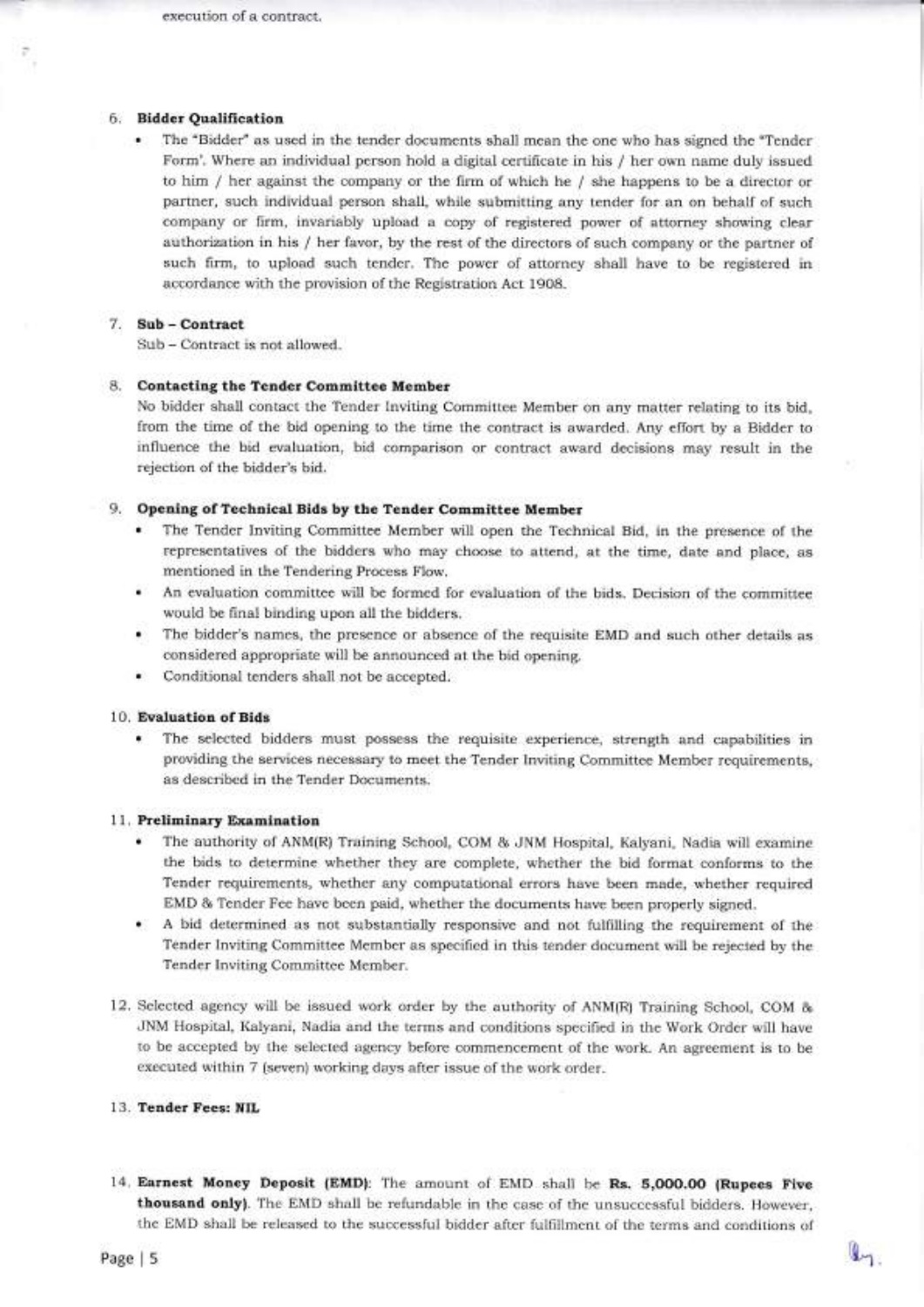the Work Order. No interest is payable on such refund of the EMD. EMD shall be forfeited if the selected vendor accepts the order but is unable to execute the same.

15. Payment Procedure of EMD: The requisite EMD amount has to be paid in form of Demand Draft by the bidders in favor of Inservice Training School.

#### 16. Tender without EMD in proper will be rejected.

- Earnest Money will be forfeited if the work order is not executed after acceptance.
- If the bidder backs out after the Tender Inviting Committee Member has accepted his / her tender, it will be considered as default and the EMD will be forfeited by the Tender Inviting Committee Member by informing the agency as having done so.
- o EMD deposit will not bear any interest.
- 17. The acceptance of a tender will rest with the The authority of ANM(R) Training School, COM & JNM Hospital, Kalyani, Nadia who does not bid themselves to accept the lowest tender and the Tender Inviting Committee Member reserves the authority to reject any or all of the tenders received without assigning any reason. All tenders not fulfilling any of the prescribed conditions or remaining incomplete in any respect are liable to be rejected.

The tenderer shall have no claim for revision of rates or other conditions if his tender is accepted in parts.

- 18. Canvassing in connection with tenders is strictly prohibited and the tender submitted by the tenderer who resort to canvassing will be liable to rejection.
- 19. On acceptance of the tender, the name of the accredited representative(s) of the agency who would be responsible for taking instructions from the Tender Inviting Committee Member shall be communicated to the authority of ANM(R) Training School, COM & JNM Hospital, Kalyani, Nadia.
- 20. Tenders shall remain open for acceptance for 9O days from the date or opening of the financial bid. If any tenderer withdraws his tender before the said period, then the Tender Inviting Committee Member shal1 be at liberty to forfeit Earnest Money paid along with the tender.
- 21. The tenderers shall bear all costs associated with the preparation and submission of their bids
- 22. The Technical and Financial Proposals to be submitted by the agency should be firm.
- 23. The tenderers shall acknowledge the tender conditions and all subsequent amendments and submit along with their bid duly signed. Therefore, the tender document signed by the authorized signatory should be the part of the technical proposal.
- 24. The notification of award of contract will be made in writing to the successful tenderer by the Tender Inviting Committee Member end.

Reg 15.12.2020

Principal Nursing Officer ANM(R) Training School COM & JNM Hospital Kalyani, Nadia

> ,,: <sup>I</sup> 1i)!1

Page | 6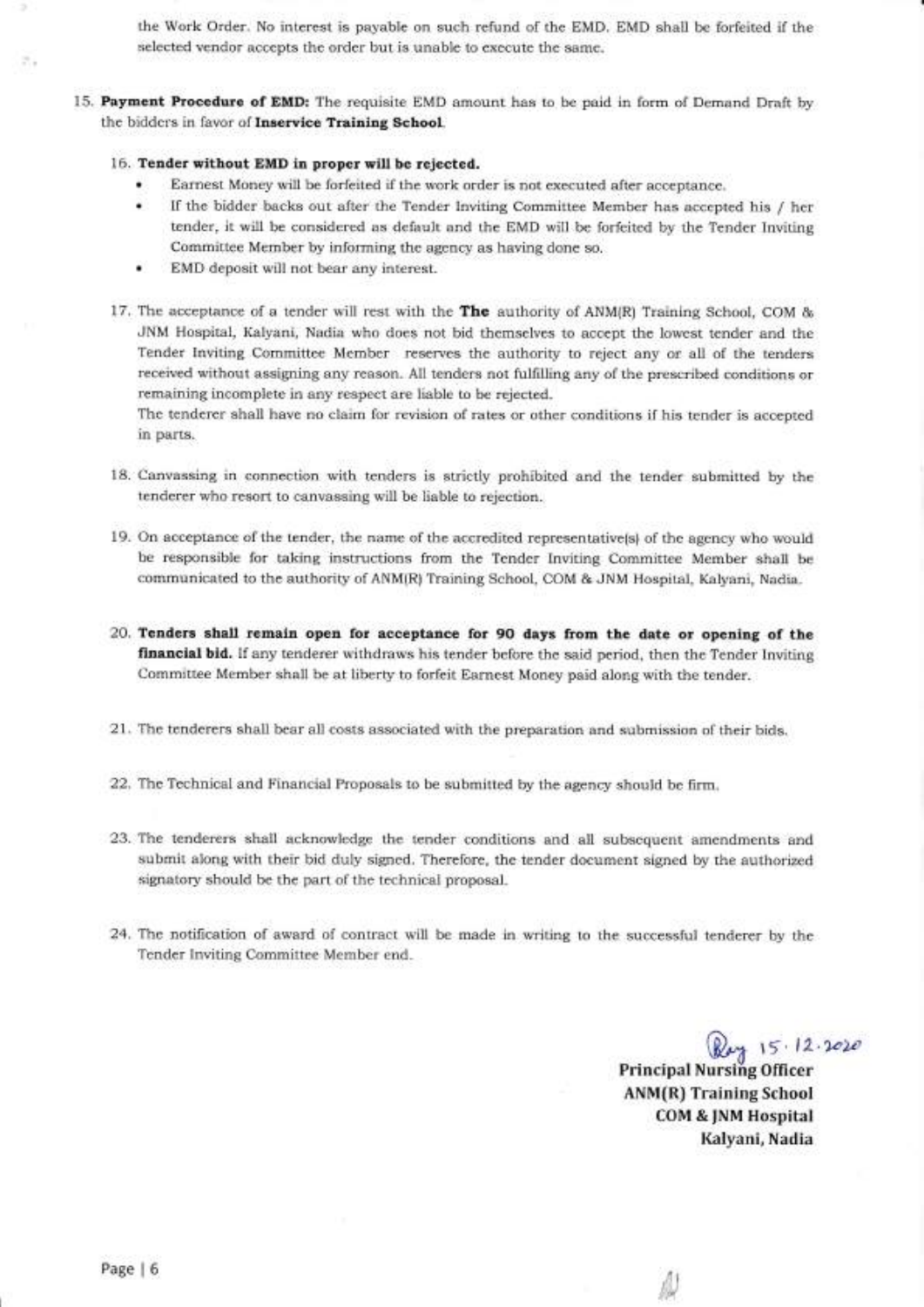### scoPE oF woRK, TERMS & CONDITIONS

#### 1. Scope ofWorks;

 $\sim$ 

- a. The successful bidder / service provider shall be responsible for providing Security Personnel.
- b. Required number of Security personnel shall be as follows:

| Name of the Establishment                                            | Total Unarmed<br>Security<br>Personnel<br>(Unskilled) | Security<br>Supervisor<br>(Semi<br>Skilled) |
|----------------------------------------------------------------------|-------------------------------------------------------|---------------------------------------------|
| ANM(R) Trianing<br>The<br>School,<br>COM<br>& JNM,<br>Kalyani, Nadia | 03                                                    | $^{00}$                                     |
| Total                                                                | $03$ (Three)                                          |                                             |

- c. Duty hours of Security Personnel will be in Three 8 Hour shifts starting from 6AM to 2PM in the morning, 2PM to 1OPM in the Evening & 10PM to 6AM in Night Shift.
- d. The service provider may be required by the Tender Inviting Committee Member to deploy more or less manpower as and when necessary.
- e. Authority may change the duty schedule as and when required.

### 2. General Terms and Conditions:

- I. The service will be provided by the agency purely on contractual basis for a period of one year which may be extended for a further period of one year subject to their satisfactory performance during the contract period.
- II. The bidder will engage its work force at its own responsibility / liability in all respect. The Tender Inviting Committee Member shall have no responsibility or liabiiity. However the AGENCY shall furnish the compiete detail of the manpower to be deployed in the The ANM(R) Trianing School, COM & JNM, Kalyani, Nadia for rendering security service. The Tender Inviting Committee Members, ANM(R) Trianing School, COM & JNM, Kalyani, Nadia shall not bear any direct responsibility for payment for the wages, post retirement benefits and other direct and indirect costs relating to such workers deployed by the agency.
- III. All personnel must be in the direct pay roll of the agency. Outsource through sub contract is not acceptable.
- Iv. The authority of ANM(R) Trianing School, COM & JNM, Kalyani, Nadia will not bear the cost of any loss / damage arising out of the negligence of duty of the security personnel and the same to be compensated by the company.
- I. The security personnel shall ensure that all the electrical equipment / instruments / lights and fans are switched off at the time of closure of the office or part of the office. They will also ensure that the chambers of all the officers and their offices, Meeting Room, Seminar Room, Auditorium, classrooms etc. are locked at the close of the office and opened at the beginning of office hours and there is safe keeping of the keys & accompany the female students during sickness, evening night duty to the hospital & make rounds (2times) during night shift.
- II. The bidder shall be responsible for the payment of wages to the Security Personnel according to the rate of Minimum Wage as notified by the Office of the Labour Commissioner, Government of West Bengal from time to time.
- III. The authority of ANM(R) Training School, COM & JNM Hospital, Kalyani, Nadia will pay to the Service Provider on the basis of monthly bill to be raised by them. The bill shall include wages for the deployed workers at the minimum wage rates as notified by the Office of the Labour Commissioner, Government of West Bengal from time to time, employer's

Page ,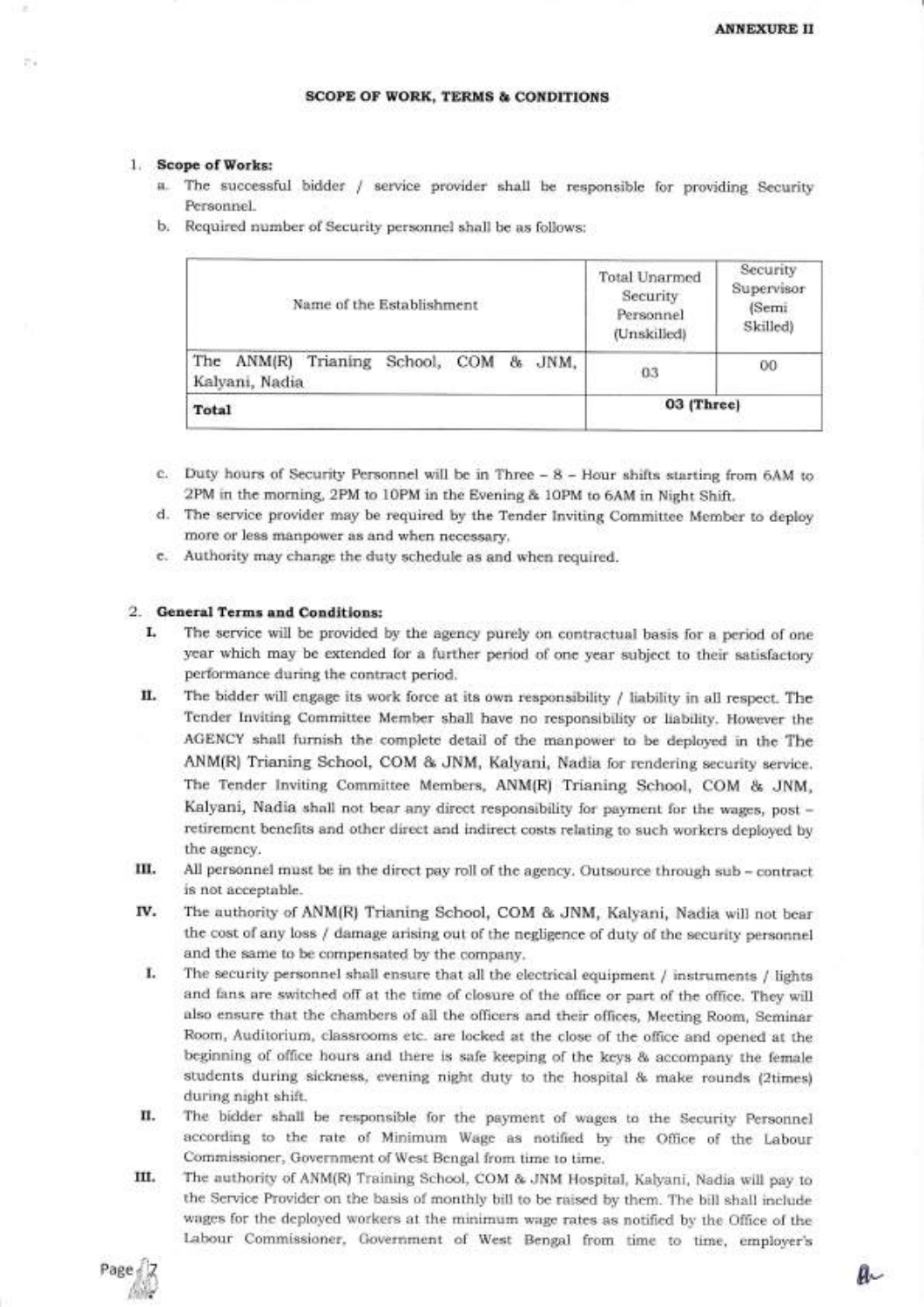contributions to EPF and ESIC, and Bonus at the applicable rates as per the prevailing Ruies and Service Charge. No extra charges will be allowed by the authority of ANM(R) Training School, COM & JNM Hospital, Kalyani, Nadia for any material to be used by the agency for the security job, uniform of the workers and other direct / indirect expenses.

T

GST at applicable rate sha1l be payable extra subject to production of GST registration certificate, if applicable. IV

- The Service Provider shall prepare their monthly bill during the lirst week of every following month and submit the same to the office along with the documents, viz. (i) previous month's wages payment certificate mentioning "it is certified that wages to the personnel deployed by the service provider at The ANM(R) Trianing School, COM & JNM, Kalyani, Nadia. have been disbursed in time and after complying and fulfilling the entire statutory obligation", (ii) The challan / payment receipt complying the statutory obligations like EPF, ESI, etc. and all necessary statements thereof, and (iii) deployed person' attendance sheet for the month of the bil1. v.
- The payment will be made to the service provider on satisfactory certification by the reporting officer of ANM(R) Trianing School, COM & JNM, Kalyani, Nadia. vI.
- Income Tax, GST and other taxes at the rates applicable form time to time shall be deducted from the bills of the Contractor at the source. VII.
- The Service Provider sha1l comply with the requirements of all the existing Labour Legislation and Acts such as Contract Labour (Regulation and Abolition Act), I97O Workman's Compensation Act, Minimum Wages Act, Payment of Wages Act of Central Government, Provident Fund Act, ESI Act and all other relevant Acts and Rules relating to the Work Order awarded to the Service Provider at their own responsibility and cost. VIII.
	- The Service Provider shall secure and possess all necessary legal and statutory licenses and registration certificates before undertaking this work of the ANM(R) Trianing School, COM & JNM, Kalyani, Nadia and ensure the validity of those licenses and certificates during the contract period. IX.
	- The agency is to take care of the ANM(R) Trianing School, COM & JNM, Kalyani, Nadia and its all campuses including its offices, all assets insides and outside of all buildings and will be responsible for the total security of them. x.
- The Security Personnel shall also be responsible to handle crowds / mobs / students, as and when the position is, by maintaining the peace in the campus, keeping a constant vigil round the clock throughout the campus of the ANM(R) Trianing School, COM & JNM, Kalyani, Nadia ensuring peaceful and conducive environment. xI.
- In the case of any loss of the ANM(R) Trianing School, COM & JNM, Kalyani, Nadia assets by way of theft, burglary, etc., for which the agency will be responsible, compensation, is to be made by the agency for such loss to the ANM(R) Trianing School, COM & JNM, Kalyani, Nadia at a value to be ascertained by the ANM(R) Trianing School, COM & JNM, Kalyani, Nadia Authority. Authority may change their work according to need. xu.
- Violation of any terms and conditions contained in the Agreement would entail cancellation of the Agreement and proceeding for eviction and damages. XIII.
- The Security Personnel will have to report for duty to the authorized representative of the ANM(R) Trianing School, COM & JNM, Kalyani, Nadia. xlv.
- A11 personnel deployed by the agency must put on neat and clean uniform suitable for the security along with black shoes, have neat & clean hair and trimmed nails. The security personnel shall always display their name badge and I - Card on their uniform so that they can be easily identified. The uniform and identity card I badge should be supplied by the agency. xv
- The agency sha11 provide for all necessary materials, i.e. Sticks, Torch, Umbrellas etc. needed for execution of the work. No extra charges sha11 be paid for the same. xvl.
- The Security Personnel engaged for duty must be conversant in handling standard firefighting equipment. XVII
- It will be the sole responsibility of the agency that the security personnel engaged are trained and ANM(R) Trianing School, COM & JNM, Kalyani, Nadia will not be liab1e for any mishap, directly or indirectly. xvlll.
	- Only physically and mentally fit personnel sha11 be deployed for duty by the Agency. xlx.
	- The Agency shall maintain strict discipline among the workforce and shall review the perlormance of the workforce on reguiar basis. Personnel employed by the agency who are xx.

C.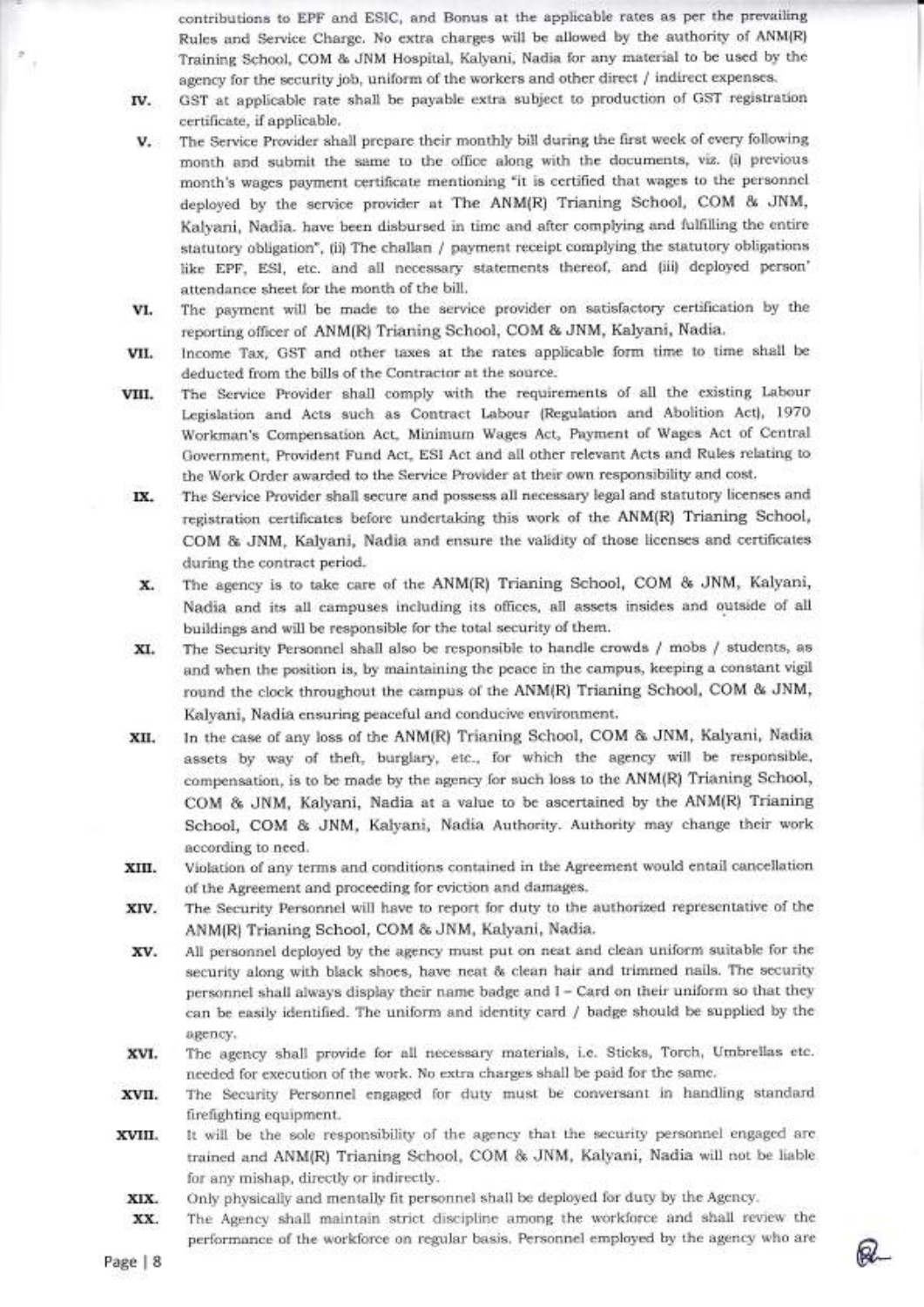found to be indiscipline or whose performance is not satisfactory, as noticed or as reported by the ANM(R) Trianing School, COM & JNM, Kalyani, Nadia or any other authorized person of the ANM(R) Trianing School, COM & JNM, Kalyani, Nadia shall be replaced by the agency without causing any disruption in the assigned work at the ANM(R) Trianing School, COM & JNM, Kalyani, Nadia campus.

- The Service Provider shall be solely and fully responsible and liable for the act, conduct and behavior of their personnel. In case of any misconduct and criminal activities committed by any of their personnel, the mater will be brought to the notice of Service Provider by the ANM(R) Trianing School, COM & JNM, Kalyani, Nadia for taking necessary action. The Service Provider shall remain liable for any loss or damage caused to property or person of the ANM(R) Trianing School, COM & JNM, Kalyani, Nadia by any worker engaged by them. In addition, the ANM(R) Trianing School, COM & JNM, Kalyani, Nadia reserves the right to initiate legal proceedings against such the seryice provider for the recovery of loss or damages so caused. xxl.
- The personnel deployed by the service provider shall act in such a manner that their behavior and services shall in no way be detrimental or likely to be detrimental to the interest and reputation of the ANM(R) Trianing School, COM & JNM, Kalyani, Nadia. XXII.
- The service provider shall submit a daily statement indicating details of deployment of persons and work to the ANM(R) Trianing School, COM & JNM, Kalyani, Nadia Administration. xxlu.
- The ANM(R) Trianing School, COM & JNM, Katyani, Nadia shall reserve the right to discontinue the services of the service provider without any notice in case the performance is found to be unsatisfactory or due to any change of the policy or decision of the ANM(R) Trianing School, COM & JNM, Kalyani, Nadia on this particular matter at any point of time. xxIv.
- The agency will have to return atl the assets given for use, in case they have to leave the Authority of ANM(R) Training School, COM & JNM Hospital, Kalyani, Nadia. xxv-
- The agency will see that the security personnel of a place do not leave the place of duty under any circumstances until and unless he is properly relieved. xxvr.
- The security personnel must watch that there are no unidentified  $/$  unclaimed  $/$  suspicious objects / persons in the campuses / buildings. xxvII.
- The agency / the personnel deployed by the agency will not indulge in or commit any act violating of law or public policy and not to undertake any activity prejudicial to the interest of the Authority of ANM(R) Training School, COM & JNM Hospital, Kalyani, Nadia. They will not involve in offences punishable under IPC or other law of the country. xxvIII.
	- The Agency will comply all the provisions of extant Acts, laws, statutory enactments, rules and regulations laid down by the Government as applicable and ANM(R) Trianing School, COM & JNM; Kalyani, Nadia nowhere shall have any liability on account of non compliance or violation thereof and the agency shall indemnify in case The ANM(R) Trianing School, COM & JNM, Kalyani, Nadia is saddled with any liability. xxlx.
	- The agency shall follow the guidelines and suggestions of the authority of ANM(R) Trianing School, COM & JNM, Kalyani, Nadia. xxx.
	- The age of the security personnel should be below 60 Years. Above 60 years of security personnel will not be accepted by the ANM(R) Trianing School, COM & JNM, Kalyani, Nadia Authority. The agency has to provide the age proof of all the security personnel to the authority ANM(R) Trianing School, COM & JNM, Kalyani, Nadia after issuing of work order. xxx1.
- The agency shall not be having any civil suit/criminal case pending against its proprietor or any of its Directors (in case of a company) or having been earlier convicted on grounds of moral turpitude or for violation of laws in force. The agency is not blacklisted in any Government Department / Public Sector Undertaking Govt./Govt. Aided Authority of ANM(R) Training School, COM & JNM Hospital, Kalyani, Nadia or Educational Institute / any National Organization. An affidavit to this effect in Rs. 100/- Non - Judicial Stamp Paper duly attested by the first class Magistrate must be submitted along with Tender Documents (Technical Bid). xxxll.
- The Agency, after getting the Work Order, shali make an interest free Security Deposit of Rs. 20,000.00 (Rupees Twenty Thousand Only) with The Principal Nursing Officer, ANM(R) Training School, COM & JNM Hospital, Kalyani, Nadia; which will be refundable at the time XXXIII.

:,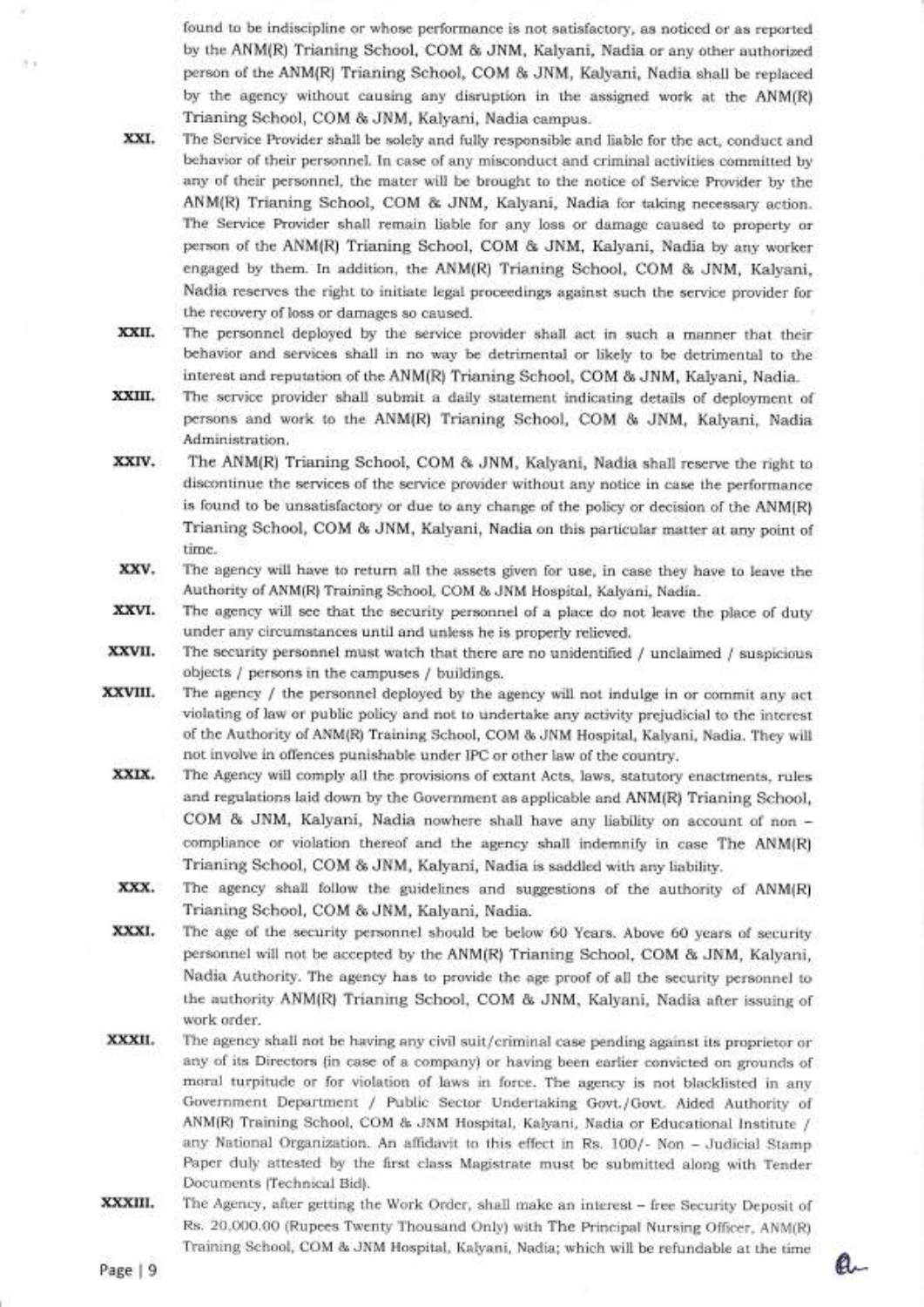of expiry of the Contract against application. The application in this regard should be addressed to The PNO, ANM(R) Trianing School, COM & JNM, Kalyani, Nadia.

Any disputes or difference whatsoever arising between the agency and any representative of the ANM(R) Trianing School, COM & JNM, Kalyani, Nadia shall be settled through meeting between he authorized officers of ANM(R) Trianing School, COM & JNM, Kalyani, Nadia and the Agency. In the event of non - settlement of the dispute / differences, the matter shall be referred to the Joint Secretary (Nsg.) of the West Bengal, Swasthya Bhawan. The Arbitration shall be as per the Arbitration and Conciliation Act 1996.

xxxv

xxxiv.

**SE** 

In case the Agency or The ANM(R) Trianing School, COM & JNM, Kalyani, Nadia desired to discontinue the service, a 45 (forty five) days notice from the either side to be communicated vice versa.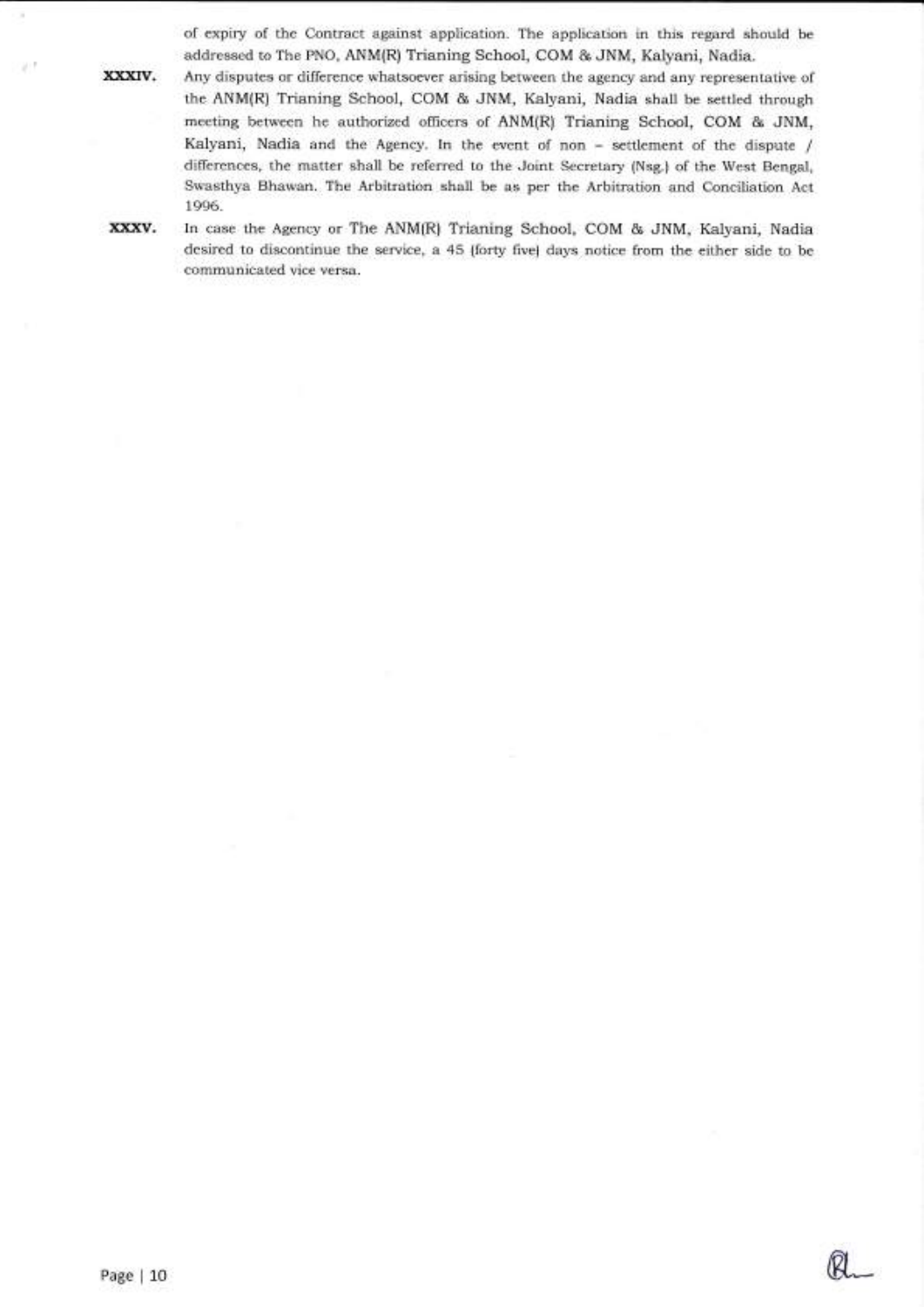#### BIDDER'S ELIGIBILITY CRITERIA

- 1. The Bidder shall be a Registered Company, Form or any Agency having at least Five (5) years of experience in security service works preferably in Government Departrnents / Public Undertakings / Educations Institutions (Govt. / Govt. aided). Appropriate proof (scanned copy) in this respect is to be submitted in the Technical Bid.
- 2. At least 03 (three) nos. of Work Orders with completion certificate for same type of work preferably from Government Departments / Public Undertakings / Educational Institutions (Govt. / Govt. - Aided) each of minimum value of Rs. 13 Lakhs during last 05 (five) years.
- 3. The agency should have at least one single running contract for similar type of work preferably from Government Departments / Public Undertakings / Educational Institutions (Govt. / Govt. - Aided).
- 4. Minimum average annual turnover for last three years  $(F.Y.: 2019-20, 2018 19, 2017 18)$ should be not less than Rs. 08 Lakhs.
- 5. The bidders should have valid certificate for ISO 9001:2O15, (photostat copies of the certificates is to be provided in the Technical Bid).
- 6. The bidder should have financial solvency. Solvency Certificate not more than 3 months old and not below Rs. 1O Lakhs from any scheduled bank is to provided along with Technical Bid.
- 7. The bidder should have been registered by the Competent Authority of the Government and should have Income Tax, PAN, GST Registration Certificate, Valid Trade Licence for Security Service business, PF Registration with the Regional PF Commissioner, GST Registration, Profession Tax Registration, Licence under Private Agencies (Regulations) Act (PSARA) 2OOS I West Bengal Private Security Agencies (Regulations) Rules 2OO7 for providing Security Services in West Bengal, Shop and Establishment License, Registration Certilicate under Contract Labour (Regulation and Abolition Act), 197O, and satisfy all the other statutory requirements as applicable. All supporting documents are to be provided in Technical Bid.

The vendor must fulfill the above eligibility criteria / pre - qualification conditions. Technical bid of vendors fulfilling the pre - qualification conditions will only be evaluated by the duly constituted evaluation committee. Bid of vendors not fulfilling the pre - qualification conditions given above will be summarily rejected. Undertaking for subsequent submission of nay of the above documents will not be entertained under any circumstances. The Tender Inviting Committee reserves the right to verify / confirm all original documentary evidence submitted by vendors in support of above mentioned clauses of eligibility criteria.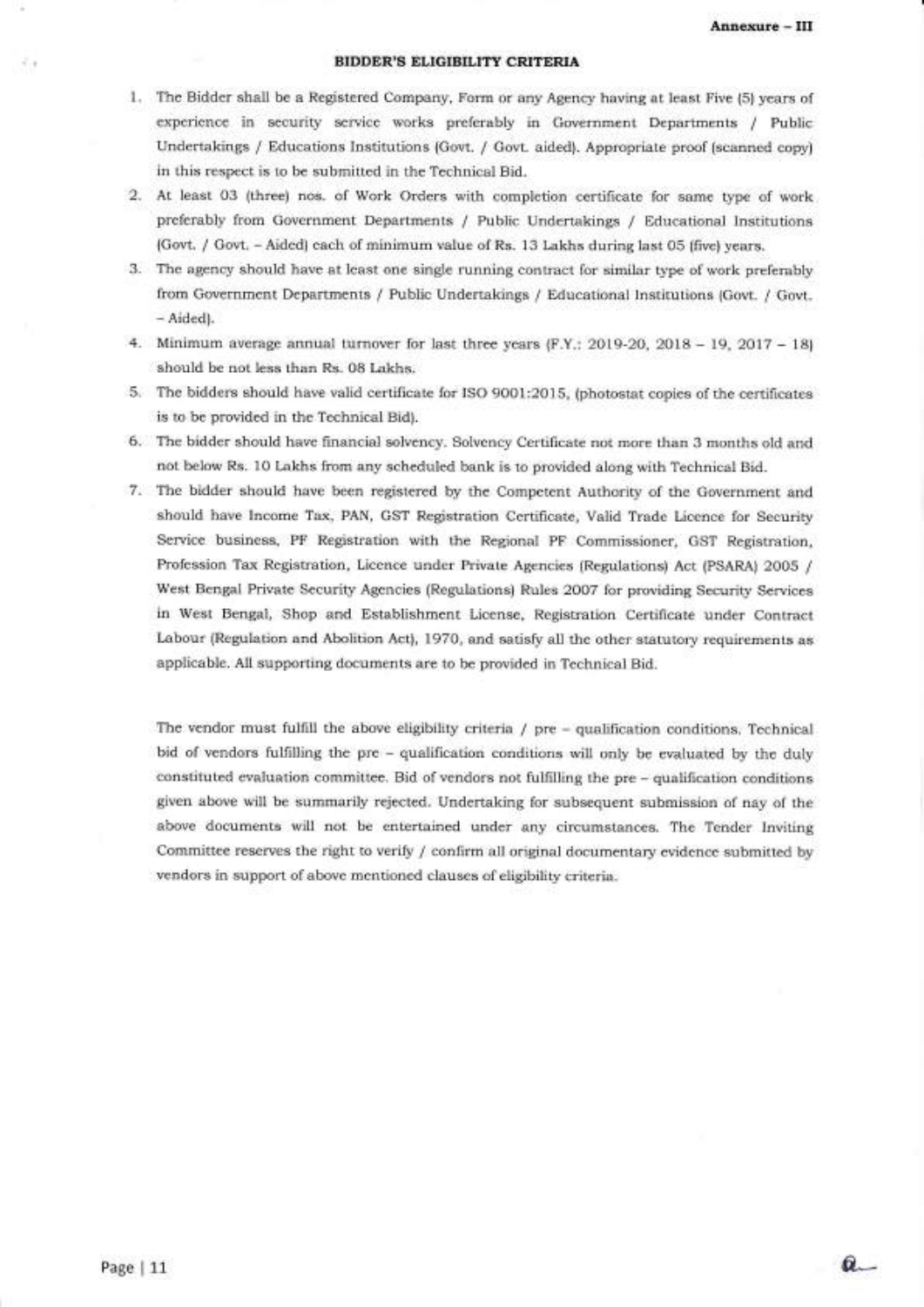### Tender for Providing Security Personnel in The ANM(R) Training School, COM & JNM Hospital, Kalyani, Nadia

#### APPLICATION FORMAT

- 1. Name of the Company / Firm / Business Organization
- Address: 2
- Status of the Bidder: (Attach relevant documents, e.g. Certificate of Incorporation issued by the J Registrar of Companies, Certified Copy of the Partnership Deed in case of Partnership Fir,, Trade Licence in case of sole proprietary concern)
- 4. Name of the Managing Director / Managing Partner / Proprietor
- 5. Name & Designation of the Authorized Person other than Sl. No. 3, if any:
- Contact Number: Landline: Mobile No.: 6.

7. Fax:

8. Email ID:

9. Details of expertise in the area of providing service of Security Personnel (credentials / copy of work orders): (use separate sheet, if required / submit supporting documents)

- 10. PAN of the Company / Firm / Sole Proprietor:
- 11. GST Registration Certificate (Attach scanned copy):
- 12. Income Tax Returns of the Assessment Years 2019-20, 2Ol8-19 and 2Ol7-IB (attach scanned copies)
- 13. EPF Registration Number (Certified scanned copy to be enclosed):
- 14. ESIC Registration Number (Certified scanned copy to be enclosed):
- 15. Profession Tax Registration No. (Certified scanned copy to be enclosed):
- 16. Profession Tax Registration No. (Certified scanned copy to be enclosed):
- 17. Valid Trade Licence No. (Certified scanned copy to be enclosed):
- 18. Valid Licence under Private Security Agencies (Regulations) Act (PSARA) 2005 / West Bengal Private Security Agencies (Regulations) Rules 2007 for providing Security Services in West Bengal (Certified scanned copy to be enclosed):
- 19. Valid Shop & Establishment Licence (Certified scanned copy to be enclosed):
- 20. Valid Registration Certificate under Contract Labour (Regulation & Abolition Act), 1970:

21. Details of EMD (DD Number, Date, Name of the Bank with Branch) :

I / we do hereby confirm that the Rules and Regulations already framed and to be framed for the purpose of the Service of Security Personnel as determined by the Tender Inviting Committeewill be abided by me / us scrupulously.

I / we also certify that the information furnished above is true and corect.

### Date: Full signature of the Applicant

Place:

Designation and Rubber Stamp

 $a$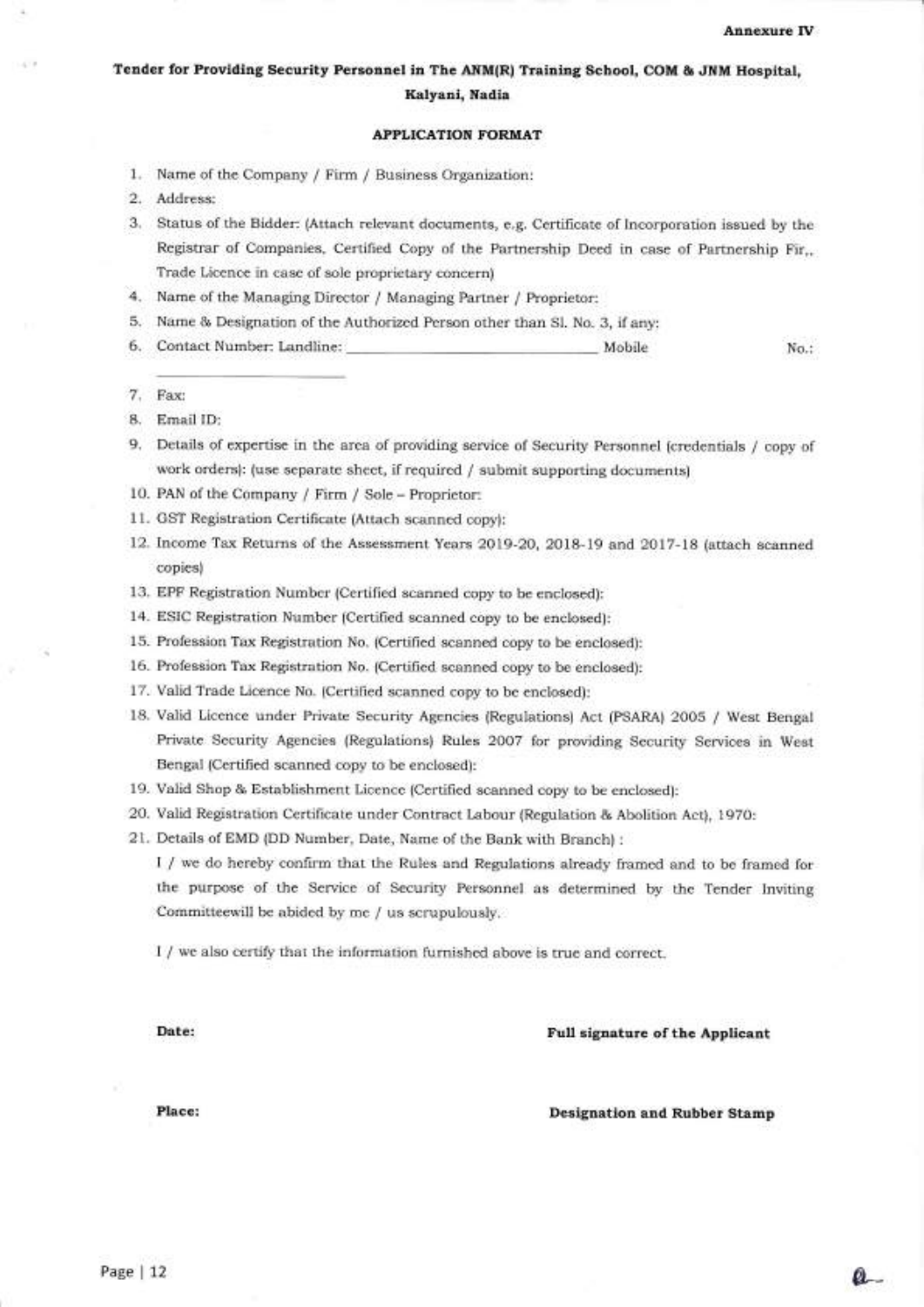Annexure - V

#### DECLARATION

- 1. <sup>I</sup> Son / Daughter of Sri Proprietor / Partner / CEO / MD / Director / Authorized Signatory of M/S. am competent to sign this declaration and execute this tender document.
- 2. I have carefully read and understood all the terms and conditions of the tender and hereby convey my acceptance of the same.
- 3. The information / documents lurnished along with the above application are true and authentic to the best of my knowiedge and belief.
- 4. 1 / we / am are well aware of the fact that furnishing of any false information / fabricated document would lead to rejection of my tender at any stage besides liabilities towards prosecution under appropriate law.
- 5. Each page of the tender document and papers submitted by my company is authenticated, sealed and signed, and I take full responsibility for the entire documents submitted.
- 6. I / our firrn / company am / is not currently debarred or blacklisted in any Offices (Govt. or Govt. Aided) / National Organization or Educational Institutes / Universities for any supplies, products or services.

Signature of the Authorized Person

Date: Full Name:

Place: Company Seal: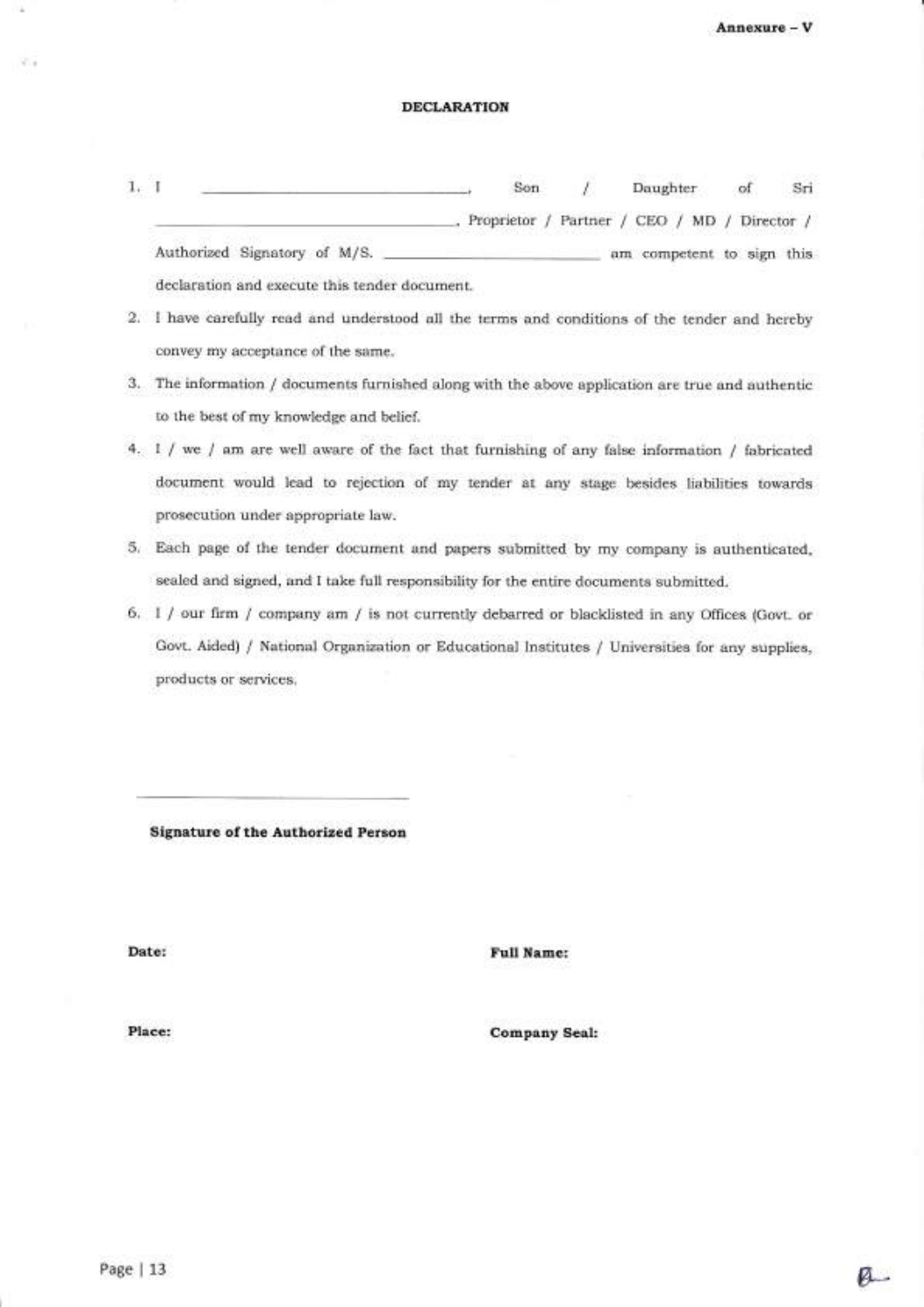#### Check List for the Tender

### (These are the mandatory documents scanned copies of which need to be uploaded with Technical Bid)

- 1. EMD in favor of Inservice Training School in form of Demand Draft.
- 2. Bidder's Audited Statement of Accounts for F.Y. : 2019-20, 2018 19, 2017 18. In case of Proprietorship and Partnership Firms and Company the Tax Audited Report in 3CD Form to be furnished along with Balance Sheet and Profit and Loss Account and all schedules forming the part of Balance Sheet and Profit and Loss Account. Tax Audited Report, Balance Sheet and Profit and Loss Account including all schedules forming the part of Balance Sheet and Profit and Loss Account should be in favour of applicant.
- 3. Copy of Registered Power of Attorney (as per clause No. 07 of the instruction of Bidders), if required.
- 1. Certificate of Registration in case of company / partnership deed in case of partnership firm.
- 5. Attested copy of Valid Trade Licence for Security Service business.
- 6. Attested copy of Valid Licence under Shop and Establishment Act.
- 7. Attested copy of Valid Licence under Private Security Agencies (Regulations) Act (PSARA) 2005 / West Bengal Private Security Agencies (Regulations) Rules 2007 for providing Security Services in West Bengal.
- B. Attested copy of Valid Registration Certificate under Contract Labour (Regulation and Abolition Act), <sup>1970</sup> for minimum of 100 Security Personnel.
- 9. Attested copies of PAN Card.

I

- 10. Attested copies of Professional Tax Registration Certificate.
- <sup>1</sup>1 . Attested copies of PF Registration Certificate.
- 12. Attested copies of ESI Registration Certificate.
- <sup>1</sup>3. Income Tax Returns for the Assessment Years 2Ol9 20 , 2Ol8 <sup>19</sup>' 2Ol7 18.
- 14. Tender Documents duly signed under Rubber Stamp.
- 15. Duly filled up and signed Application and Declarations (Annexure IV and V)
- 16. At least O3 (three) nos. of Work Orders with completion certilicate for similar type of work preferably from Government Departments / Public Undertakings / Educational Institutions (Govt. / Govt. - Aided) each of minimum value of Rs. 13 Lakhs during last 05 (five) years.
- 17. Work Order of at least one single running contract for similar type of work preferably from Government departments / public undertakings / educations institutions (Govt. / Govt. - Aided). Tenderers have to submit the certificate of satisfactory running work from the competent authority of the department / establishment. In the required certificate it should be ciearly stated that the work is in progress satisfactorily and also that no penal action has been initiated against the executing agency.
- 18. An affidavit in Rs. 100/- Non Judicial Stamp Paper duly attested by the 1<sup>st</sup> Class Magistrate in respect of the matters mentioned in clause no. 38 of Scope of work, Terms and Condition (Annexure - II).
- 19. Valid Certificate for ISO 9001:2015.
- 20. Solvency Certificate of not more than 3 months old and not below Rs. 10 Lakh from any scheduled bank.
- 21. Recent Satisfactory Performance Certificatjons form the clients (at least three) are to be provided.
- 22. Proof tn respect of at least 05 (frve) years of experience of similar works.
- 23. List of present clients.

All bidders are requested to follow the above Check List.